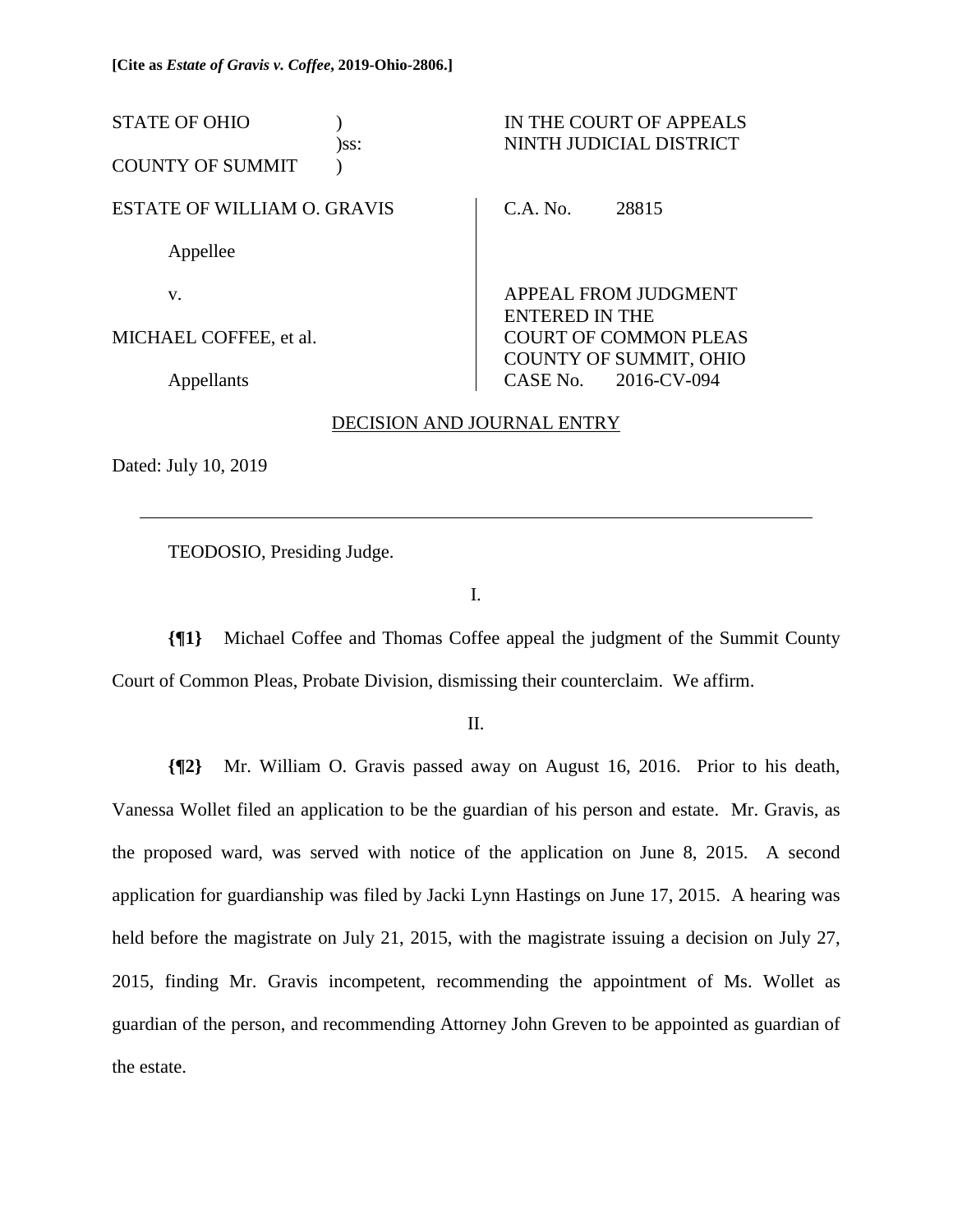**{¶3}** On August 20, 2015, the trial court entered judgment finding Mr. Gravis to be incompetent by reason of mental and physical disability, and incapable of taking proper care of his self or property, thereby appointing Ms. Wollet as the guardian of his person. On November 25, 2015, Mr. Greven applied for guardianship of the estate and the trial court entered judgment appointing him as such.

**{¶4}** The matter before us for review was initiated in September 2016 by the estate of William O. Gravis ("the Estate"), which filed a complaint for declaratory judgment, unjust enrichment, and constructive trust. Michael Coffee and Thomas Coffee filed their joint answer and counterclaims in October 2016. The trial court granted judgment on the pleadings in favor of the estate as to all but one of the counterclaims. The remaining counterclaim sought declaratory judgment on the issue of the ownership of real property located in Bath, Ohio.

**{¶5}** The dispute over the ownership of the real property arose out of the challenged validity of a transfer on death designation affidavit executed by Mr. Gravis on November 23, 2015, to transfer certain real property to Michael and Thomas Coffee. The affidavit was prepared and notarized by the attorney for the Coffees: Mark Pirozzi. At the time the affidavit was signed, Mr. Pirozzi was aware that Ms. Wollet had been appointed as the guardian for the person of Mr. Gravis. The Coffees sought to have the transfer on death designation declared valid and motioned the trial court for summary judgment in their favor both on the Estate's claims and on their remaining counterclaim for declaratory judgment. Conversely, the Estate argued the designation was invalid due to the trial court having previously declared Mr. Gravis to be incompetent. Initially the trial court denied summary judgment, finding that there were "genuine issues of material fact" concerning the decedent's competence. However, on September 20, 2017, the court sua sponte entered a judgment entry (followed by an amended

2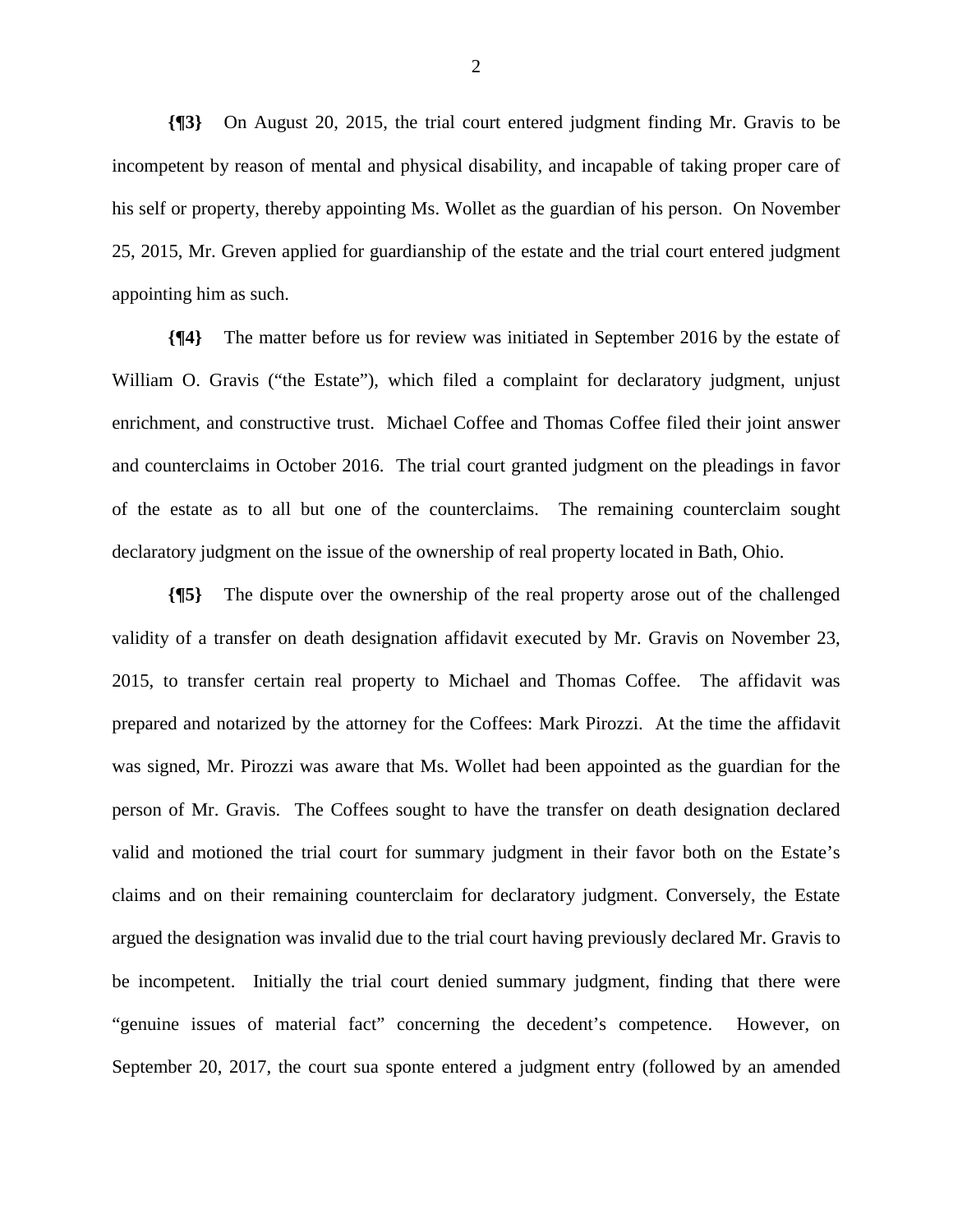judgment entry on September 21, 2017, which attached the property description), citing to its inherent powers under R.C. 2104.24(C). In dismissing the remaining counterclaim, the trial court found that there was "no genuine issue of fact" and that the Estate was entitled to judgment as a matter of law. We note that the Coffees do not raise any potential procedural errors by the trial court in their assignment of error, and we decline to raise the argument for them. *See Pascual v. Pascual*, 9th Dist. Medina No. 12CA0036–M, 2012–Ohio–5819, ¶ 6. (stating that "[i]t is the appellant's burden to affirmatively demonstrate error on appeal \* \* \* [and] where an appellant has failed to develop an argument on appeal, complete with citations to law, it is not this Court's duty to create an argument for them").

**{¶6}** Following the trial court's amended judgment entry, the Estate filed a voluntary dismissal of the second and third counts of the complaint "pursuant to Rule 41." The Estate also filed a motion for a judgment entry concluding the litigation, arguing that the trial court's September 20, 2017, entry dismissing the remaining counterclaim had also resolved the first count of the Estate's complaint, and that the litigation was complete. On September 21, 2017, the trial court granted the Estate's motion and issued a final judgment. Michael and Thomas Coffee now appeal, raising one assignment of error.

#### JURISDICTION

**{¶7}** As a preliminary matter, we are obligated to raise sua sponte the question of our jurisdiction. *See Whitaker–Merrell Co. v. Geupel Constr. Co.*, 29 Ohio St.2d 184, 186 (1972). This Court has jurisdiction to hear appeals only from final judgments. Article IV, Section 3(B)(2), Ohio Constitution; R.C. 2501.02. "In the absence of a final, appealable order, this Court must dismiss the appeal for lack of subject matter jurisdiction." *Smirz v. Smirz*, 9th Dist. Lorain No. 13CA010408, 2014–Ohio–3869, ¶ 8. Although not raised by the parties, this case implicates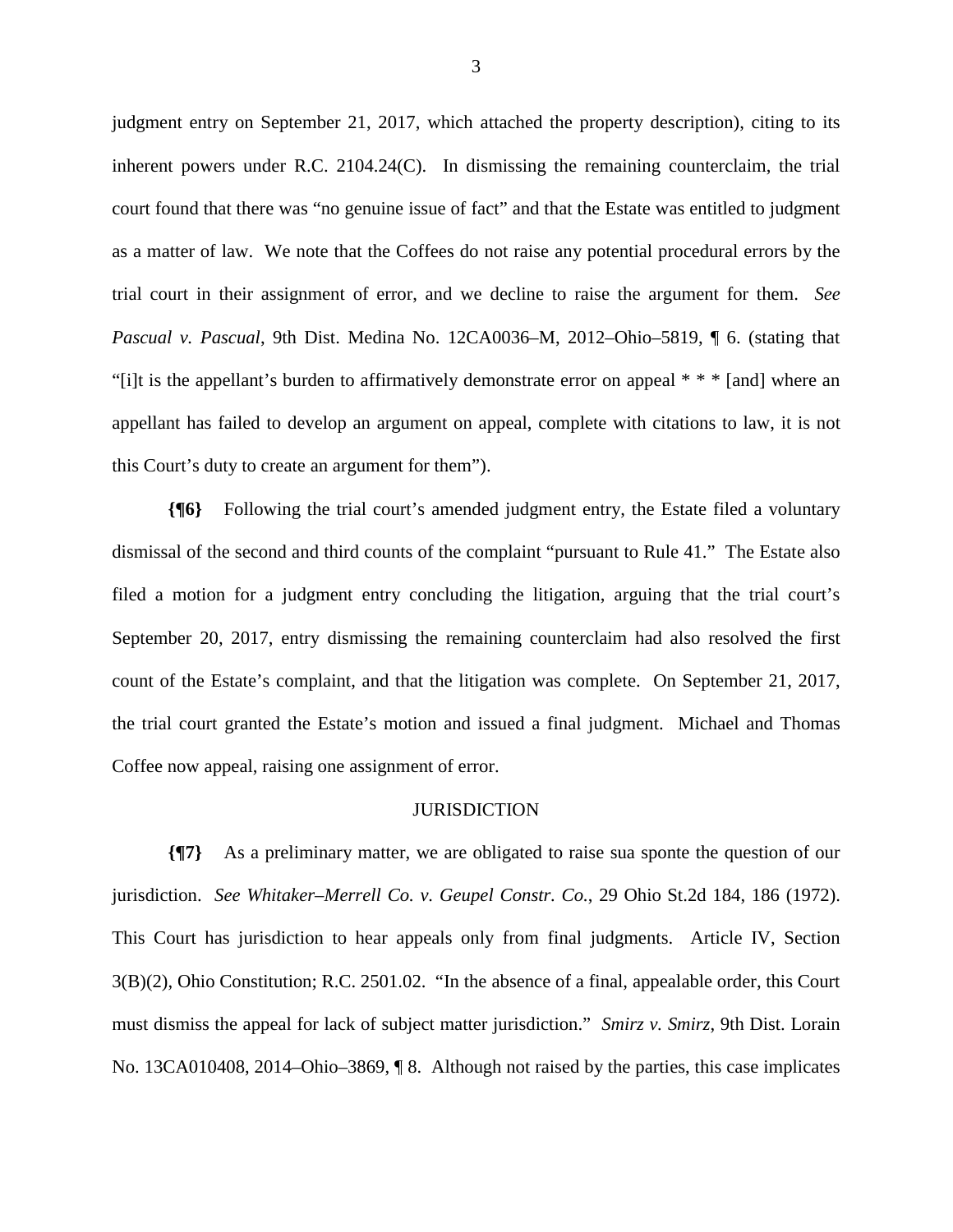two issues concerning the matter of jurisdiction that we will consider at the outset. The first issue involves the finality of the trial court's entry purporting to resolve the Estate's claim for declaratory judgment; the second issue is with regard to the Estate's voluntary dismissal of its second and third causes of action.

**{¶8}** R.C. 2721.02(A), setting forth the force and effect of declaratory judgments, provides: "[C]ourts of record may declare rights, status, and other legal relations whether or not further relief is or could be claimed." "The declaration may be either affirmative or negative in form and effect [and] has the effect of a final judgment or decree." *Id*.

**{¶9}** "[I]n the context of a declaratory judgment action, merely entering judgment in favor of one party, without further elaboration, does not constitute a final judgment sufficient to give this Court jurisdiction over an appeal." *Peavy v. Thompson*, 9th Dist. Summit No. 25440, 2011–Ohio–1902, ¶ 10. "In order to properly enter judgment in a declaratory judgment action, the trial court must set forth its construction of the disputed document or law, and must expressly declare the parties' respective rights and obligations." *Miller Lakes Community Assn. v. Schmitt*, 9th Dist. Wayne No. 11CA0053, 2012-Ohio-5116,  $\parallel$  8. "If the trial court fails to fulfill these requirements, its judgment is not final and appealable." *Id*. However, we have also stated: "Where the denial of a motion for summary judgment in the context of declaratory judgment gives rise, however, to the reasonable and logical inference that one party has in fact prevailed, the requirements of finality are satisfied." *Lexington Ins. Co. v. DunnWell, LLC*, 9th Dist. Summit No. 27476, 2016-Ohio-5311, ¶ 10.

**{¶10}** In its judgment entry dismissing the Coffees' counterclaim, the trial court found:

[T]he Transfer on Death Designation Affidavit executed for the real property owned by William O. Gravis in Bath, Ohio, and recorded at Doc #56175434 with the Summit County Fiscal Office on December 3, 2015[,] is not valid, and is void as a matter of law. As a result, Defendants Michael Coffee and Thomas Coffee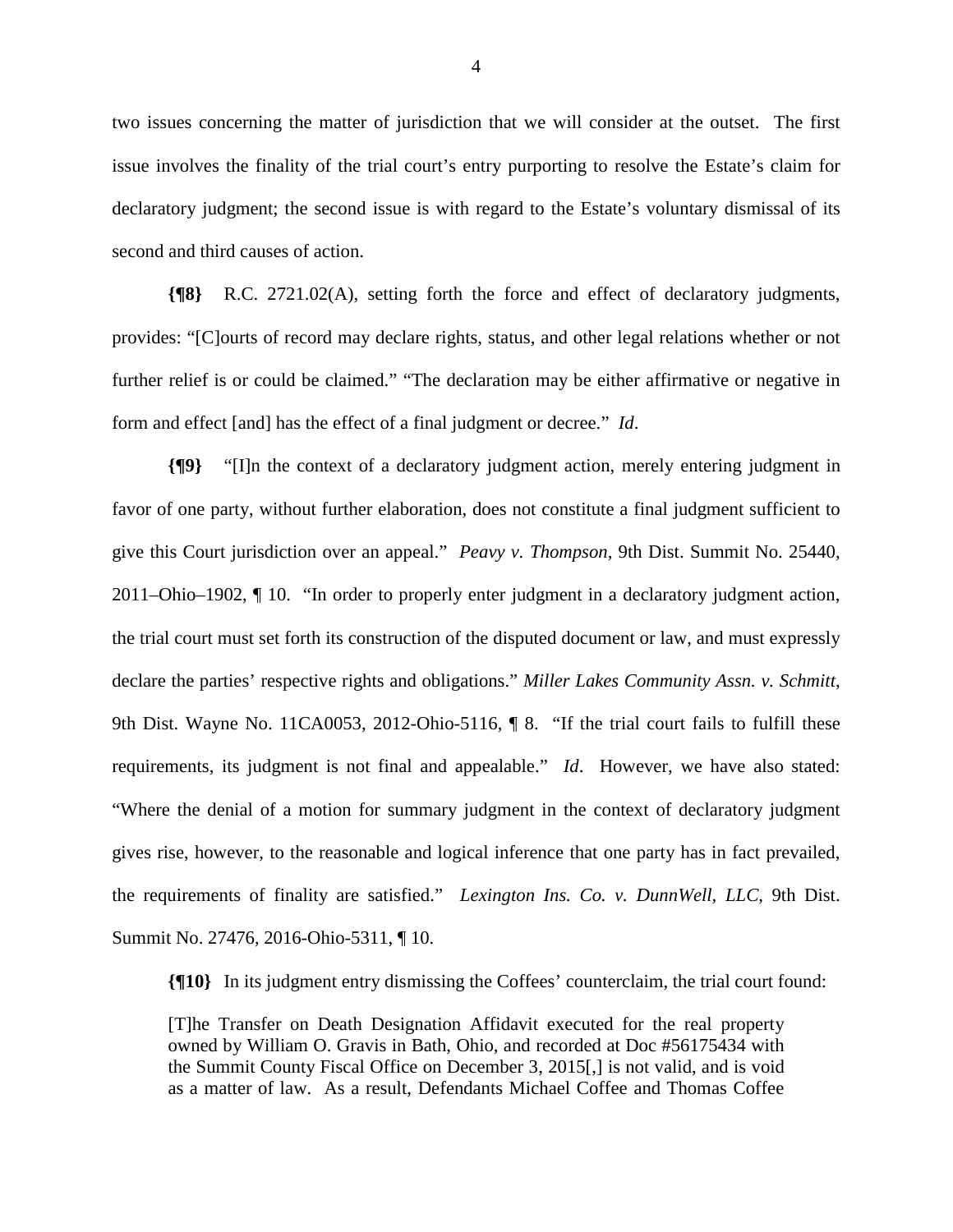have no interest in the subject real property in Bath, Ohio, as it is part of the probate estate of William O. Gravis and shall be disposed of per the terms of the will that was admitted to probate in case #2016 ES 871.

Defendants Michael Coffee and Thomas Coffee are permanently enjoined from any attempt to occupy, sell, convey, transfer, or assign any interest in the aforementioned property. As the Defendants Michael Coffee and Thomas Coffee are not heirs at law pursuant to the statute of descent and distribution, they have no interest in the probate estate of William O. Gravis.

In motioning the trial court for a judgment entry concluding the litigation, the Estate contended this language was dispositive of its claim for declaratory judgment and requested the trial court enter an order finding the same.

**{¶11}** In its order granting the Estate's motion, the trial court stated that its judgment entry of September 21, 2017, which had dismissed the Coffees' counterclaim, also "resolved and disposed of" the Estate's first cause of action. The trial court went on to note that the Estate had dismissed its remaining causes of action and that the court had previously dismissed all remaining counterclaims and third-party claims. The trial court then concluded by stating that the judgment entry and its prior judgment entries dismissing the Coffees' claims concluded the matter, and the entries, taken together, contained the final judgment of the court.

**{¶12}** The initial question that we must address is whether the trial court's judgment of September 21, 2017, constituted a final judgment as to both the Coffees' and the Estate's causes of action for declaratory judgment.

**{¶13}** Count seven of the Coffees' counterclaim states a cause of action for declaratory judgment, requesting the trial court declare: (1) that the decedent's purported Last Will and Testament, dated November 6, 2014, was fraudulent; and (2) that the November 23, 2015, transfer on death designation affidavit was valid and that the Coffees are the owners of the subject property. In its judgment entry of April 21, 2017, the trial court granted judgment on the pleadings in favor of the Estate as to the Coffees' counterclaim for a declaratory judgment asking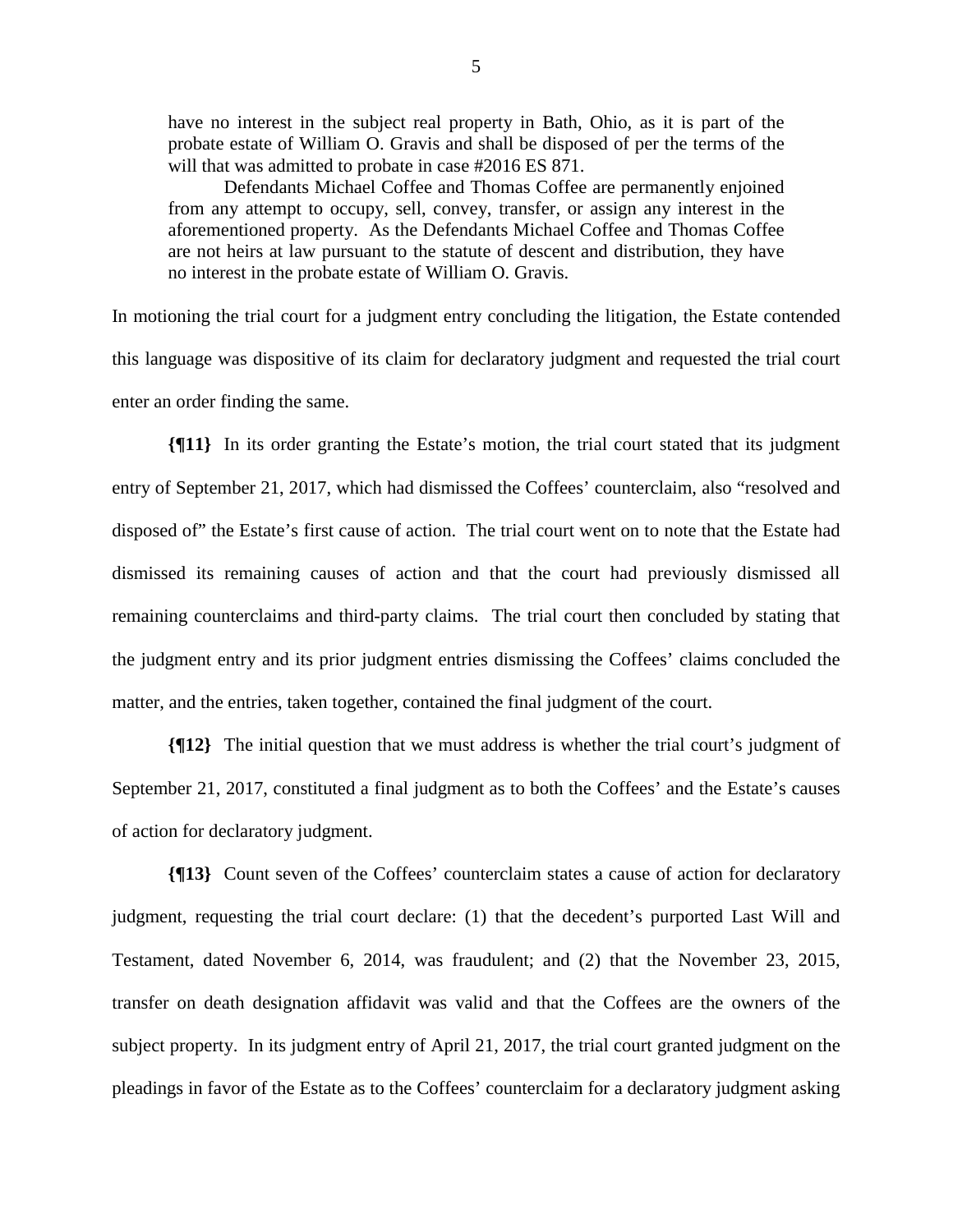that the will be declared invalid. The Coffees do not appeal from this order. In addition, we note that R.C. 2107.71(A) provides: "A person interested in a will or codicil admitted to probate in the probate court  $**$  \* may contest its validity by filing a complaint in the probate court in the county in which the will or codicil was admitted to probate." The judgment entry of September 21, 2017, states that the Coffees "are not heirs at law pursuant to the statute of descent and distribution \* \* \* [and] have no interest in the probate estate of William O. Gravis."

**{¶14}** With regard to the counterclaim's requested declaration that the transfer on death designation affidavit was valid and that the Coffees are the owners of the subject property, the judgment entry of September 21, 2017, stated that "the Transfer on Death Designation Affidavit executed for the real property owned by William O. Gravis in Bath, Ohio, and recorded at Doc #56175434 with the Summit County Fiscal Office on December 3, 2015[,] [was] not valid, and [was] void as a matter of law."

**{¶15}** The Estate's first cause of action for declaratory judgment states that a controversy arose with respect to the parties' respective rights and obligations with regard to the property of the decedent or the Estate. In its prayer for relief as stated in the complaint, and in pertinent part, the Estate requests from the trial court: (1) an order declaring the rights and obligations of the parties in the property in which the decedent or the Estate has or had an interest; (2) an order determining as to each asset at issue whether the asset is rightfully included within the probate estate; (3) an order declaring invalid, null and void all conveyances, transfers, or assignments to the defendants of the decedent's or the Estate's property. The only property specifically identified in the Estate's complaint consists of two parcels of land located in Bath Township, Ohio. The complaint goes on to allege that the Coffees had "begun to seek to

6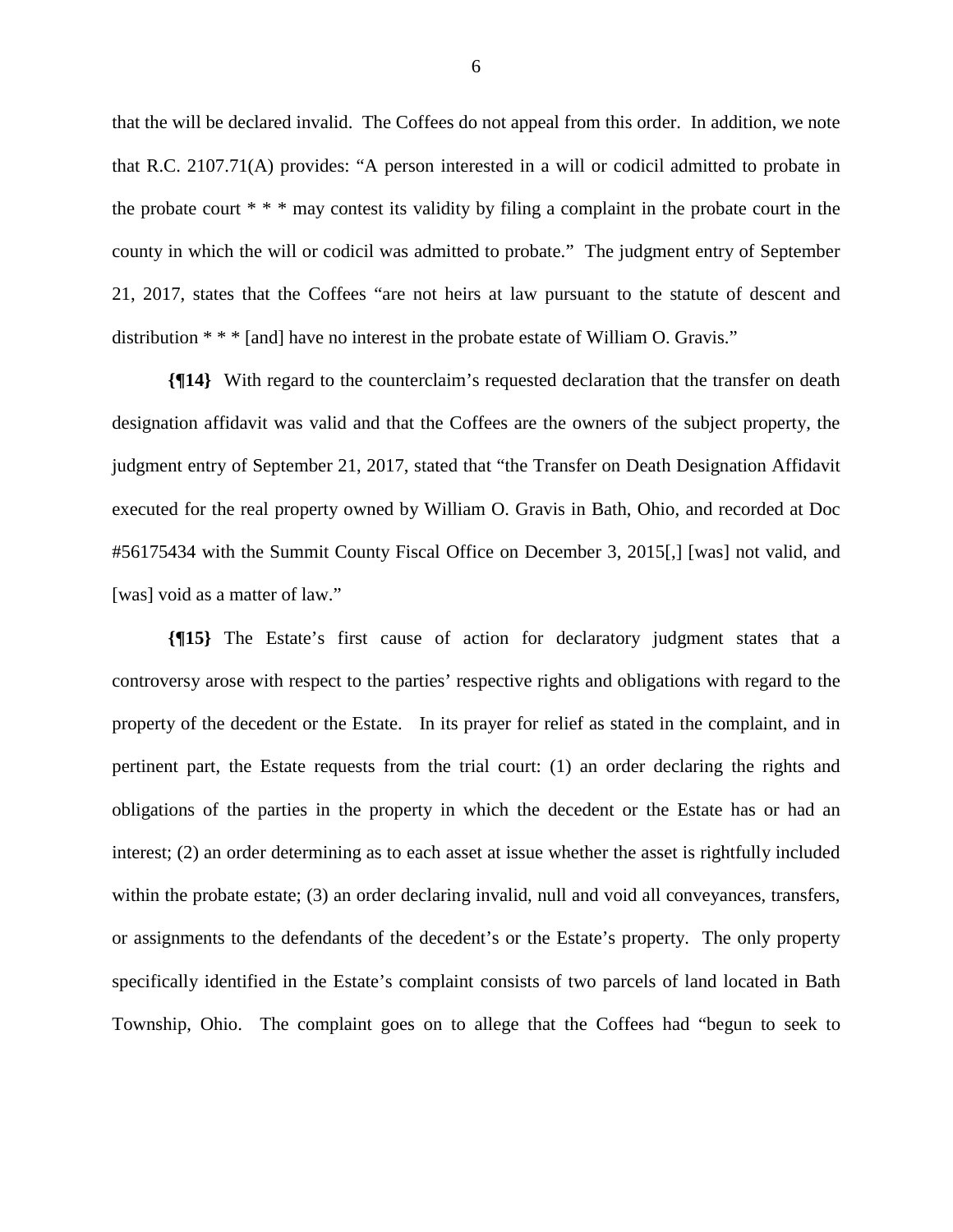exercise dominion and control over the real estate." No factual claims are made as to any other property, real or otherwise.

**{¶16}** As noted above, the trial court declared that: (1) the transfer on death designation affidavit was not valid and was void as a matter of law; (2) the Coffees had no interest in the subject property; (3) the subject property was part of the probate estate to be disposed of per the terms of the will; (4) the Coffees were permanently enjoined from any attempt to occupy, sell, convey, transfer, or assign any interest in the aforementioned property; and (5) the Coffees were not heirs at law and had no interest in the probate estate. The trial court therefore addressed all aspects of the Estate's cause of action for declaratory judgment by so declaring the rights and obligations of the parties in the property, determining that the subject property was rightfully included in the probate estate, and declaring that the transfer on death designation affidavit was not valid and was void as a matter of law.

**{¶17}** We therefore conclude the trial court expressly declared the parties' respective rights and obligations and that the September 21, 2017, judgment entry constituted a final judgment as to the declaratory judgment claims of both the Estate and the Coffees. However, that does not end our inquiry, as we must now look to the voluntary dismissal by the Estate of the second and third counts of its complaint.

**{¶18}** Civ.R. 41(A)(1)(a) provides that "a plaintiff, without order of the court, may dismiss all claims asserted by that plaintiff against a defendant by \* \* \* filing a notice of dismissal at any time before the commencement of trial \* \* \* [.]" Recognizing that this language is clear and unambiguous, the Ohio Supreme Court has concluded that a voluntary dismissal under Civ.R.  $41(A)(1)(a)$  can only operate to dismiss all claims that a plaintiff has pending against a defendant. *Pattison v. W.W. Grainger, Inc.*, 120 Ohio St.3d 142, 2008-Ohio-5276, ¶ 18.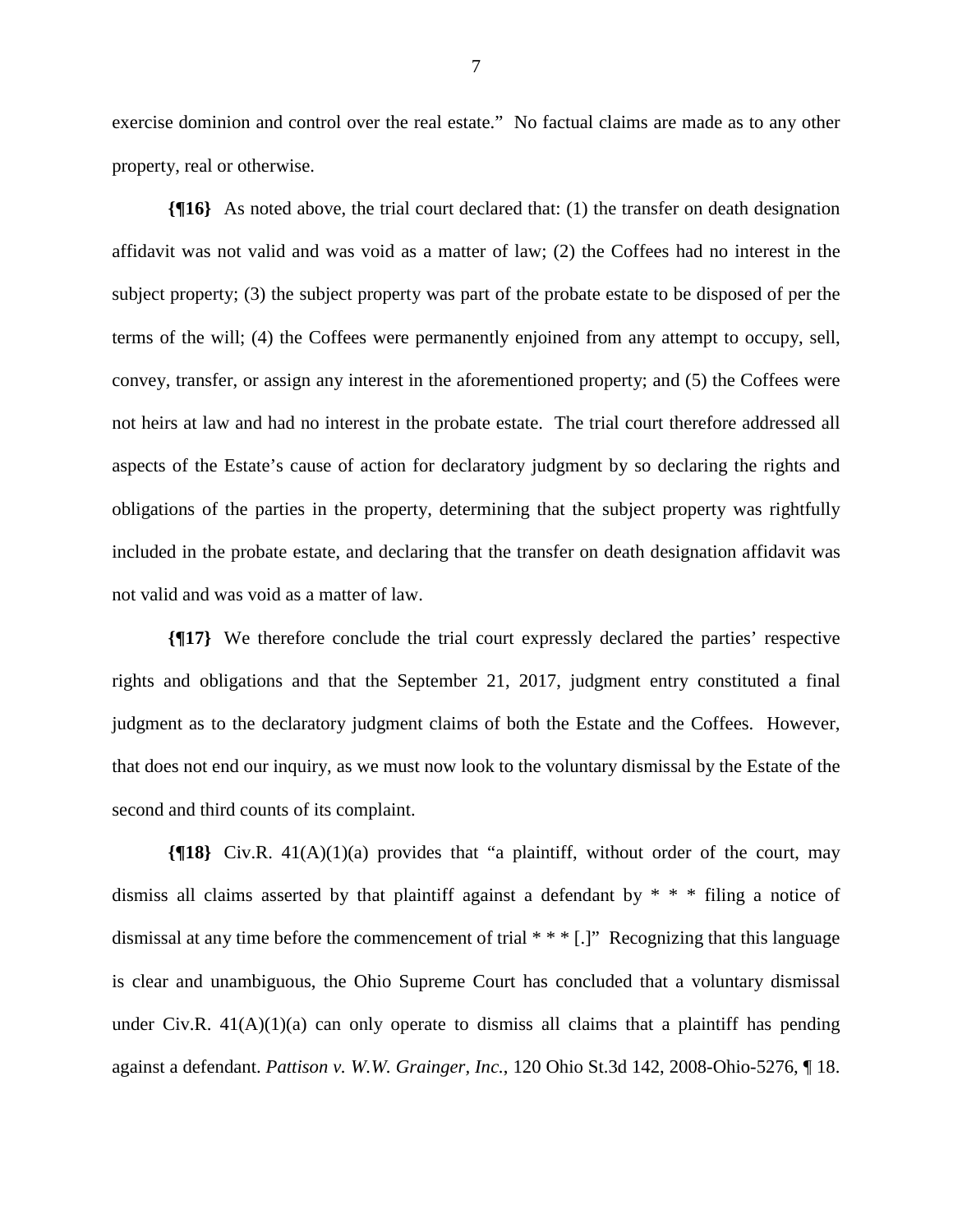"[Civ.R. 41(A)(1)(a)] does not allow for the dismissal of a *portion* of the claims against a certain defendant" because it "applies to discrete parties, not discrete causes of action." (Emphasis sic.) *Id.* "[B]ecause Rule 41(A)(1) does not permit a party to voluntarily dismiss anything less than all of its claims against any one party[,]" any attempt to do so is a nullity. *Perez Bar & Grill v. Schneider*, 9th Dist. Lorain No. 09CA009573, 2010-Ohio-1352, ¶ 7, citing *Pattison* at ¶ 18.

**{¶19}** Upon the Estate's motion, the trial court concluded that its judgment entry of September 20, 2017, resolved both the Estate's first cause of action for declaratory judgment and the Coffees' counterclaim. As indicated by our analysis above, we agree that the judgment entry resolved all claims for declaratory judgment. As a result, when the Estate dismissed its second and third causes of action on September 21, 2017, it was dismissing all of its remaining claims, as its claim for declaratory judgment was no longer pending. Therefore, the voluntary dismissal was proper under Civ.R. 41(A)(1). We conclude the trial court's judgment was final and appealable, and this Court has jurisdiction to consider this appeal.

### ASSIGNMENT OF ERROR

## THE TRIAL COURT ERRED IN FINDING THAT THE APPOINTMENT OF A GUARDIAN OF THE PERSON CREATED AN IRREBUTTABLE PRESUMPTION OF INCOMPETENCE TO SIGN A TRANSFER ON DEATH DESIGNATION AFFIDAVIT.

**{¶20}** In their assignment of error, the Coffees argue the trial court erred in finding that the appointment of a guardian of the person created an irrebuttable presumption of incompetence to sign a transfer on death designation affidavit. We disagree.

**{¶21}** Appellate review of an award of summary judgment is de novo. *Grafton v. Ohio Edison Co.*, 77 Ohio St.3d 102, 105 (1996). Summary judgment is appropriate under Civ.R. 56 when: (1) no genuine issue as to any material fact remains to be litigated; (2) the moving party is entitled to judgment as a matter of law; and (3) viewing the evidence most strongly in favor of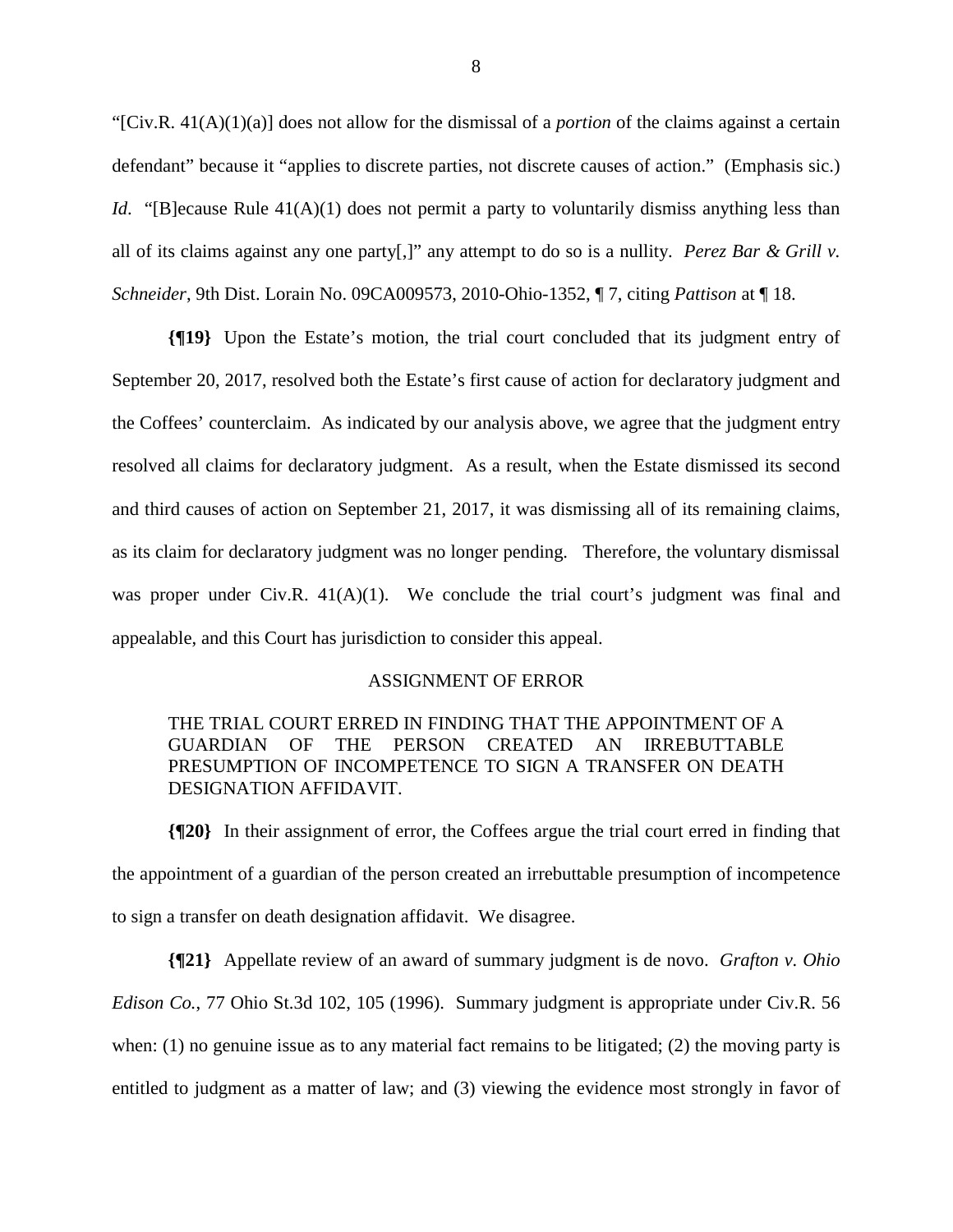the nonmoving party, reasonable minds can come to but one conclusion and that conclusion is adverse to the nonmoving party. *Temple v. Wean United, Inc.*, 50 Ohio St.2d 317, 327 (1977), citing Civ.R. 56(C). A court must view the facts in the light most favorable to the non-moving party and must resolve any doubt in favor of the non-moving party. *Murphy v. Reynoldsburg*, 65 Ohio St.3d 356, 358–359 (1992). A trial court does not have the liberty to choose among reasonable inferences in the context of summary judgment, and all competing inferences and questions of credibility must be resolved in the nonmoving party's favor. *Perez v. Scripps– Howard Broadcasting Co.*, 35 Ohio St.3d 215, 218 (1988).

**{¶22}** The Supreme Court of Ohio has set forth the nature of this burden-shifting paradigm:

[A] party seeking summary judgment, on the ground that the nonmoving party cannot prove its case, bears the initial burden of informing the trial court of the basis for the motion, and identifying those portions of the record that demonstrate the absence of a genuine issue of material fact on the essential element(s) of the nonmoving party's claims. The moving party cannot discharge its initial burden under Civ.R. 56 simply by making a conclusory assertion that the nonmoving party has no evidence to prove its case. Rather, the moving party must be able to specifically point to some evidence of the type listed in Civ.R. 56(C) which affirmatively demonstrates that the nonmoving party has no evidence to support the nonmoving party's claims. If the moving party fails to satisfy its initial burden, the motion for summary judgment must be denied. However, if the moving party has satisfied its initial burden, the nonmoving party then has a reciprocal burden outlined in Civ.R. 56(E) to set forth specific facts showing that there is a genuine issue for trial and, if the nonmovant does not so respond, summary judgment, if appropriate, shall be entered against the nonmoving party.

*Dresher v. Burt*, 75 Ohio St.3d 280, 293 (1996).

**{¶23}** At the outset, we note that the trial court did not specifically make or rely upon a finding that the appointment of a guardian of the person created an irrebuttable presumption of incompetence to sign a transfer on death designation affidavit. Rather, the trial court relies on two separate statutory sections in its order. The first basis for the trial court's ruling is R.C.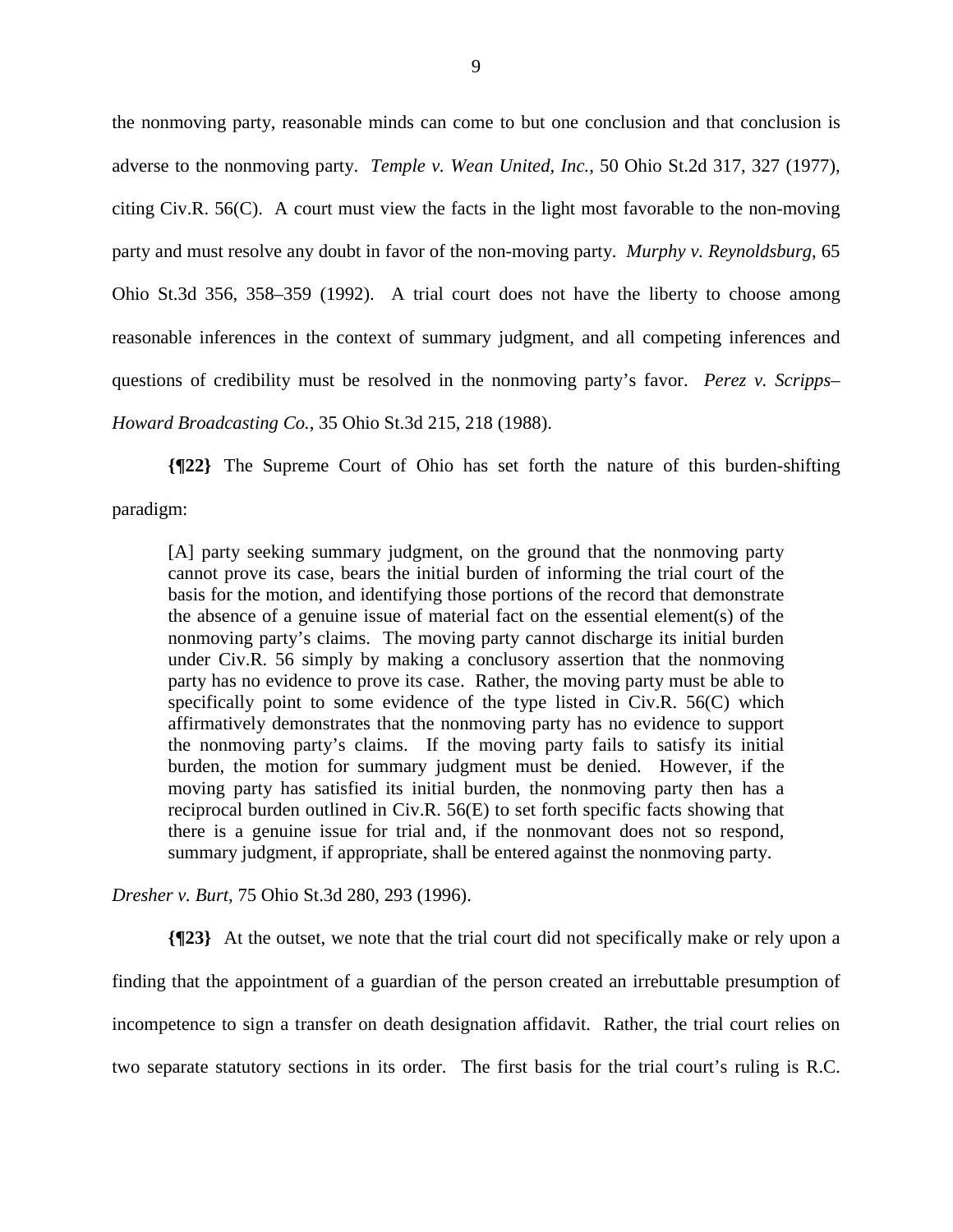2111.04(D) (incorrectly cited as 2114.04(D) in the trial court's order), which provides: "From the service of notice [of the guardianship proceeding] until the hearing, no sale, gift, conveyance, or encumbrance of the property of an alleged incompetent shall be valid as to persons having notice of the proceeding." The trial court found that notice of the application for guardianship of the person and estate was received by Mr. Gravis on June 8, 2015, and that a hearing on the issue of the guardianship of the estate was not held until November 25, 2017, which was two days after the execution of the transfer on death designation affidavit. The trial court went on to find that as a consequence, and pursuant to R.C. 2111.04(D), the affidavit was not valid and was void as a matter of law.

**{¶24}** The Coffees' assignment of error neither addresses these findings nor addresses R.C. 2111.04 as a basis for the trial court's ruling. "[A]n appellant's assignment of error provides this Court with a roadmap to guide our review." *Taylor v. Hamlin-Scanlon*, 9th Dist. Summit No. 23873, 2008-Ohio-1912, ¶ 12. This Court declines to chart its own course when an appellant fails to provide guidance. *Young v. Slusser*, 9th Dist. Wayne No. 08CA0019, 2008- Ohio-4650, ¶ 7. "It is not this Court's duty to create an appellant's argument for him." *Thomas v. Bauschlinger*, 9th Dist. Summit No. 27240, 2015-Ohio-281, ¶ 8. It is an appellant's duty to demonstrate his assigned error through an argument that is supported by citations to legal authority and facts in the record; it is not the function of this Court to construct a foundation for his claims. *Ohio Edison Co. v. Williams*, 9th Dist. Summit No. 23530, 2007-Ohio-5028, ¶ 9. The Coffees provide us with no argument as to how the trial court erred in its analysis with regard to R.C. 2111.04(D).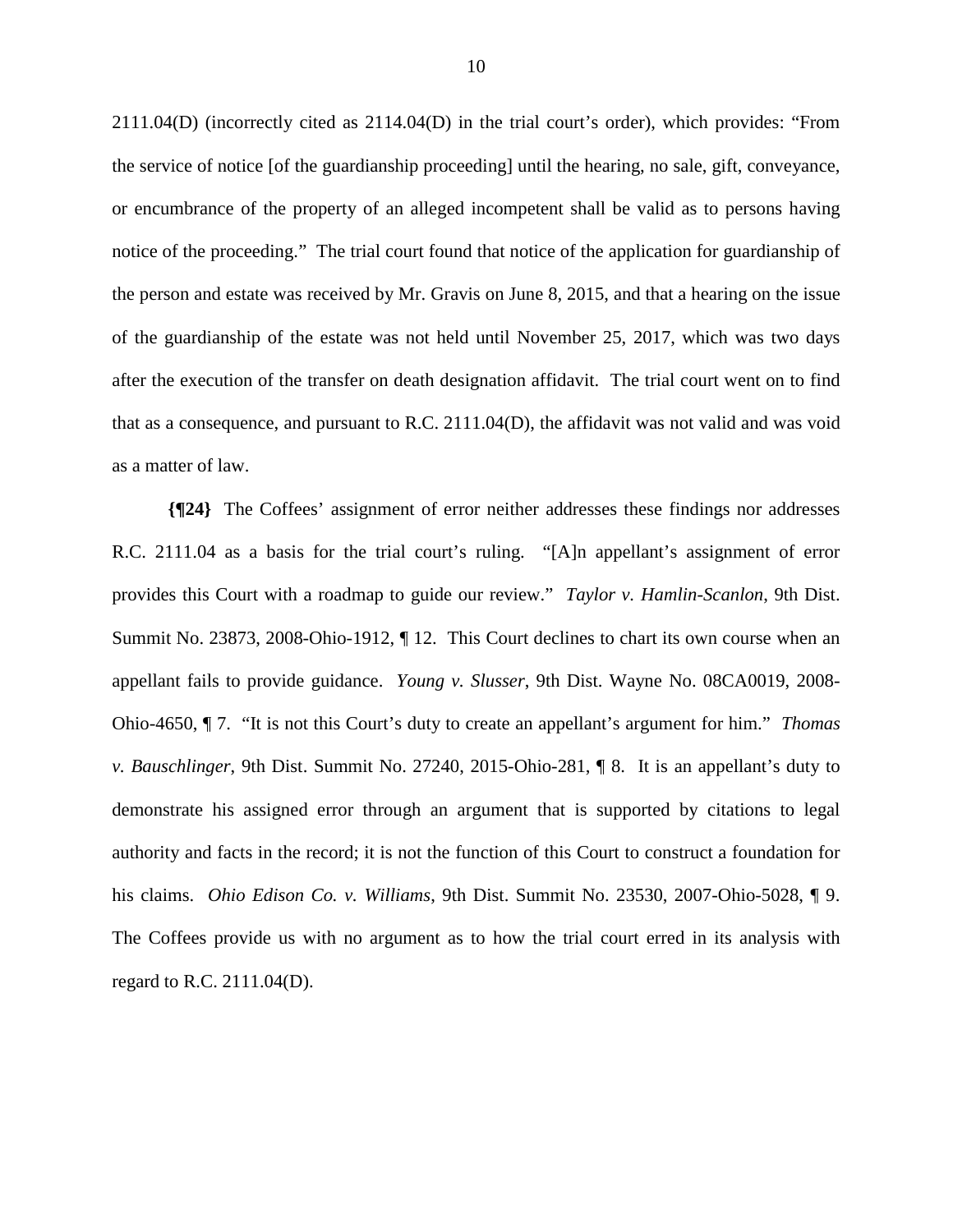**{¶25}** The second basis for the trial court's ruling is its position as "superior guardian."

Under R.C. 2111.50( $A$ )(1), "[a]t all times, the probate court is the superior guardian of wards

who are subject to its jurisdiction  $**$ ." R.C. 2111.50(B)(1), provides:

In connection with any person whom the probate court has found to be an incompetent or a minor subject to guardianship and for whom the court has appointed a guardian, the court has, subject to divisions (C) to (E) of this section, all the powers that relate to the person and estate of the ward and that the ward could exercise if present and not a minor or under a disability, except the power to make or revoke a will. These powers include, but are not limited to, the power to do any of the following:

(1) Convey or release the present, contingent, or expectant interests in real or personal property of the ward, including, but not limited to, dower and any right of survivorship incident to a survivorship tenancy, joint tenancy, or tenancy by the entireties[.]

**{¶26}** The trial court stated that the magistrate had made a finding that Mr. Gravis was incompetent on July 27, 2015, and that on that date Mr. Gravis thereby became subject to the jurisdiction of the probate court as an incompetent person, with the probate court becoming superior guardian of Mr. Gravis' person and estate pursuant to R.C. 2111.50. The trial court found that because it had all the powers conferred upon it as superior guardian pursuant to R.C. 2111.50(B)(1), Attorney Pirozzi had no authority to procure the transfer on death designation affidavit from Mr. Gravis, and that consequently, the affidavit was not valid and was void as a matter of law.

**{¶27}** Once again, the Coffees' assignment of error does not address the trial court's rationale that the procurement of the affidavit conflicted with its role as superior guardian pursuant to R.C. 2111.50. And as above, we note that an appellant's assignment of error provides this Court with a roadmap to guide our review. *Taylor* at ¶ 12. We decline to chart our own course when an appellant fails to provide guidance. *Young* at ¶ 7. The Coffees have failed to show any error in the rationales employed by the trial court in making its ruling.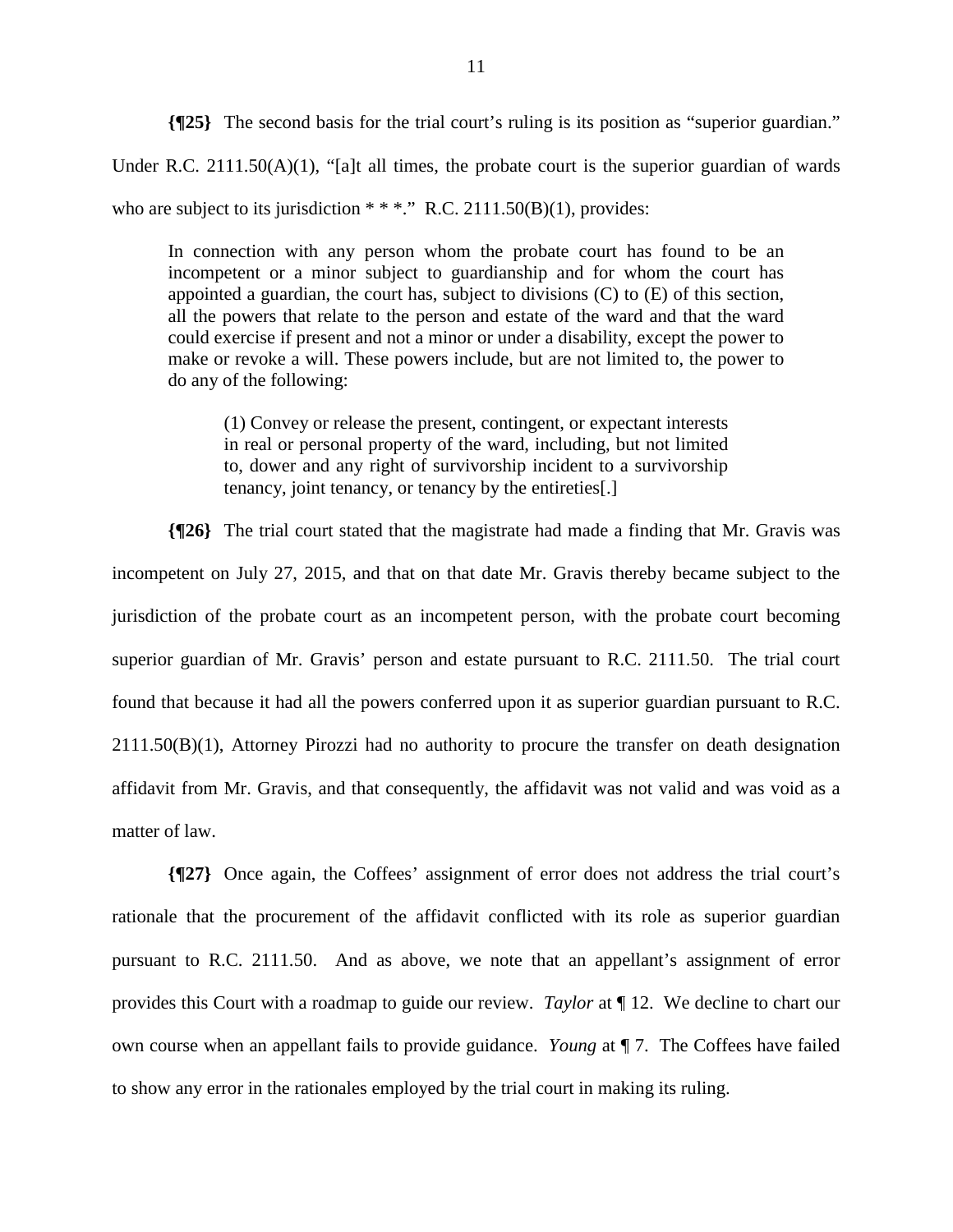**{¶28}** The Coffees' assignment of error is overruled.

### III.

**{¶29}** The Coffees' assignment of error is overruled. The judgment of the Summit County Court of Common Pleas, Probate Division, is affirmed.

 $\overline{a}$ 

Judgment affirmed.

There were reasonable grounds for this appeal.

 We order that a special mandate issue out of this Court, directing the Court of Common Pleas, County of Summit, State of Ohio, to carry this judgment into execution. A certified copy of this journal entry shall constitute the mandate, pursuant to App.R. 27.

 Immediately upon the filing hereof, this document shall constitute the journal entry of judgment, and it shall be file stamped by the Clerk of the Court of Appeals at which time the period for review shall begin to run. App.R. 22(C). The Clerk of the Court of Appeals is instructed to mail a notice of entry of this judgment to the parties and to make a notation of the mailing in the docket, pursuant to App.R. 30.

Costs taxed to Appellants.

 THOMAS A. TEODOSIO FOR THE COURT

HENSAL, J. CONCURS.